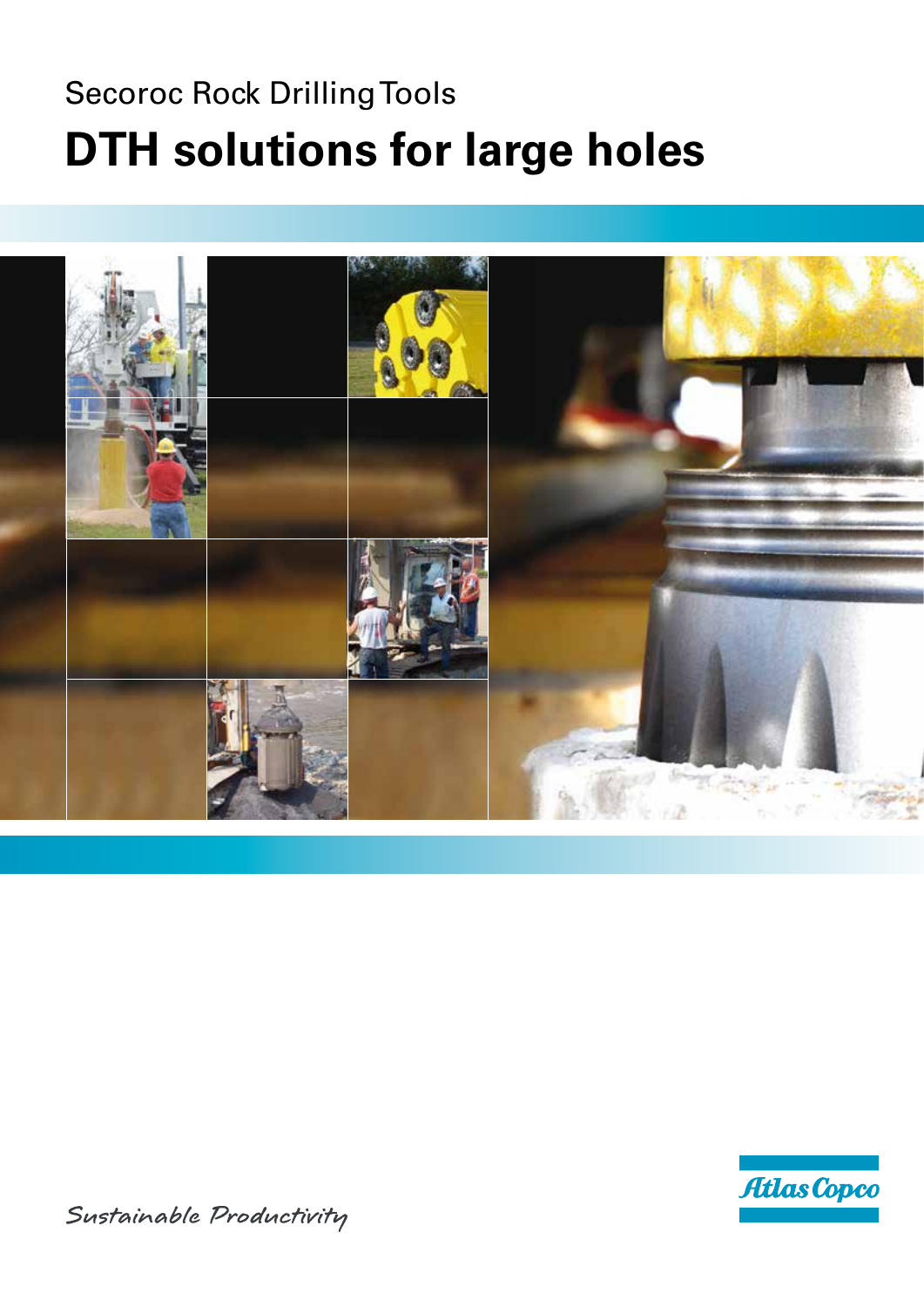

# **Secoroc DTH solutions for drilling large holes**

Atlas Copco Secoroc has been manufacturing and marketing down-the-hole equipment for more than five decades. The company's innovative streak has brought about many ingenious solutions such as Secoroc COP Gold hammers. These cuttingedge solutions have made Atlas Copco Secoroc the DTH market leader. One of our best known secrets is that we also offer a comprehensive range of DTH products in the holes range of 12" (305mm) to 120" (3048mm).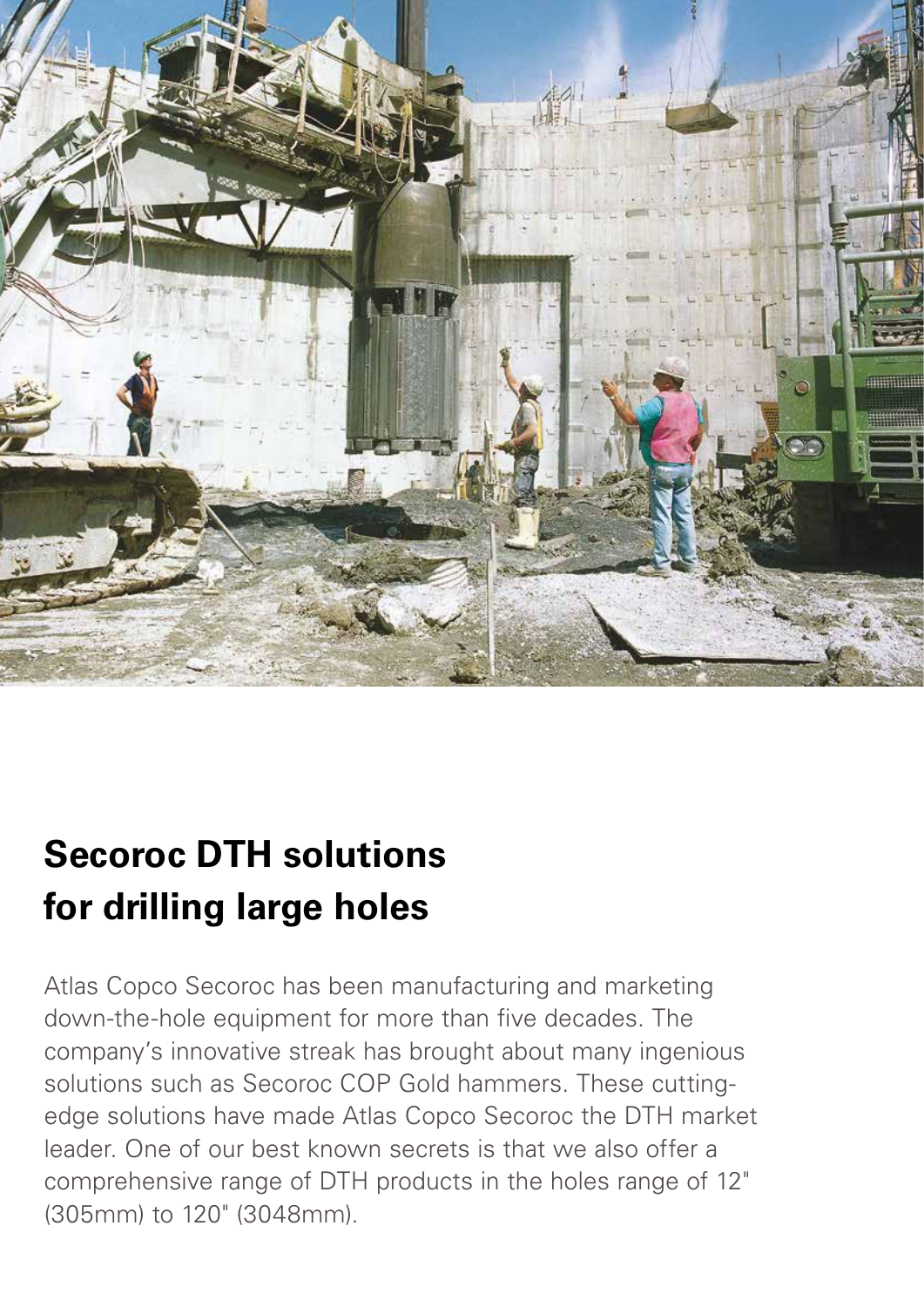

### **Introducing Secoroc large hole solutions**

If you are operating in bedrock, Atlas Copco Secoroc can offer the right solution for your large hole drilling operation. We have large DTH hammers in sizes 12" and 20" capable of drilling holes from 121/4" (311mm) to 36" (914mm) in diameter.

Moreover, if you need to drill bigger holes, our unique cluster drill concept can take you up to 120" (3048mm) in diameter. We even have a solution for anchoring utility power poles.

*"We have DTH hammers from 12" up to 72" in diameter"*

#### **The right drill for the job**

When the substrate is solid rock, there's no technique better than DTH drilling. Our solutions are ideal in applications such as foundation drilling, secant wall drilling, ventilation drilling, horizontal urban utility drilling and drilling pole holes.

### **From truck mounting to top drive rigs**

Secoroc large hole DTH equipment is very flexible. It can be used on traditional DTH drill rigs, truck mounted or crane mounted top drive rig. Moreover, for horizontal drilling you can use a skid-mounted rotation unit.

In fact, if you let us know what your drilling challenge is, we can help you design ideal large hole drilling solutions.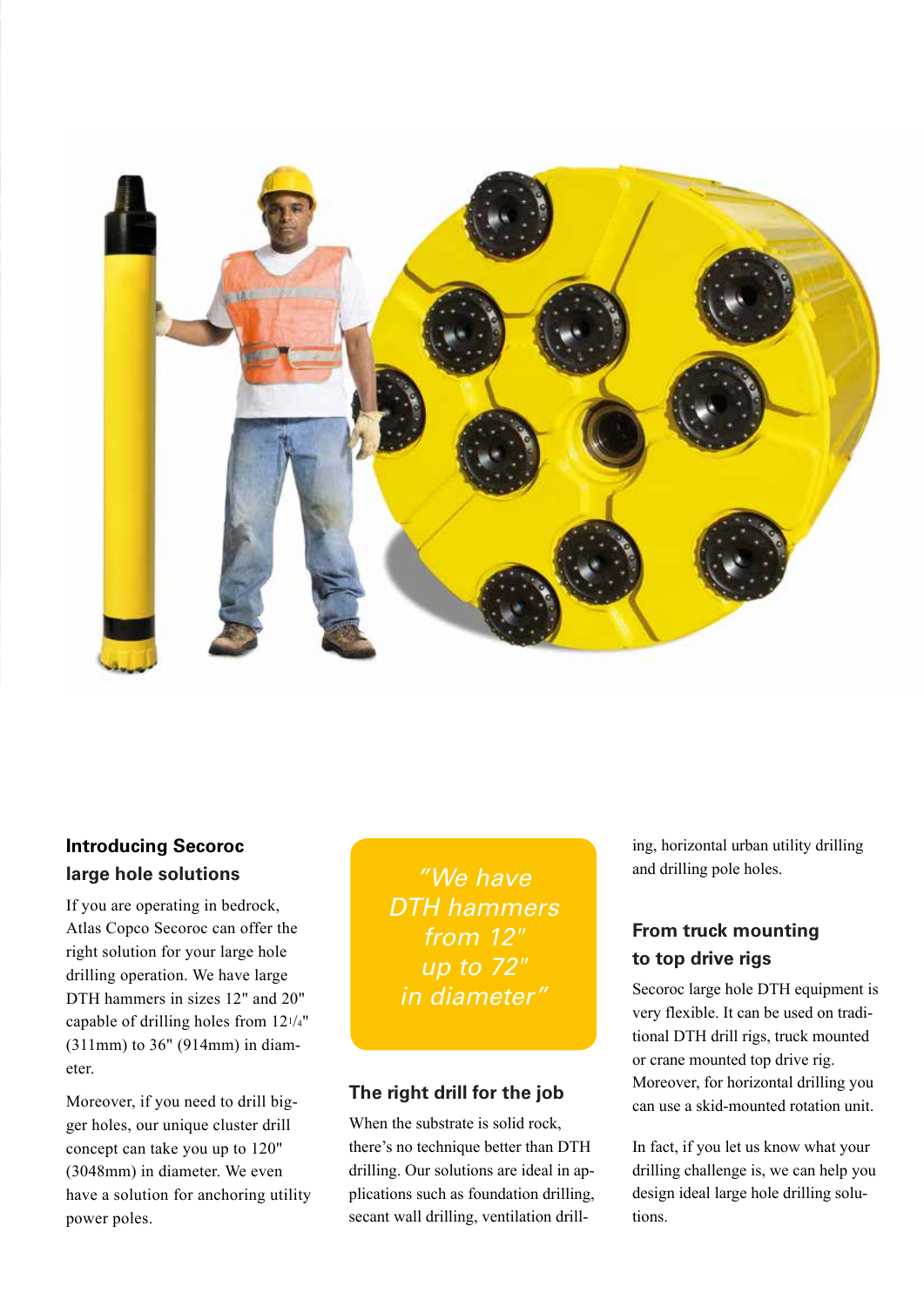

## **Large DTH hammers**

Where there's solid rock and a need for large diameter holes, then the most efficient method of drilling the holes are DTH hammers.

Atlas Copco Secoroc's range of large DTH hammers includes the Secoroc QL 120 and the Secoroc QL 200.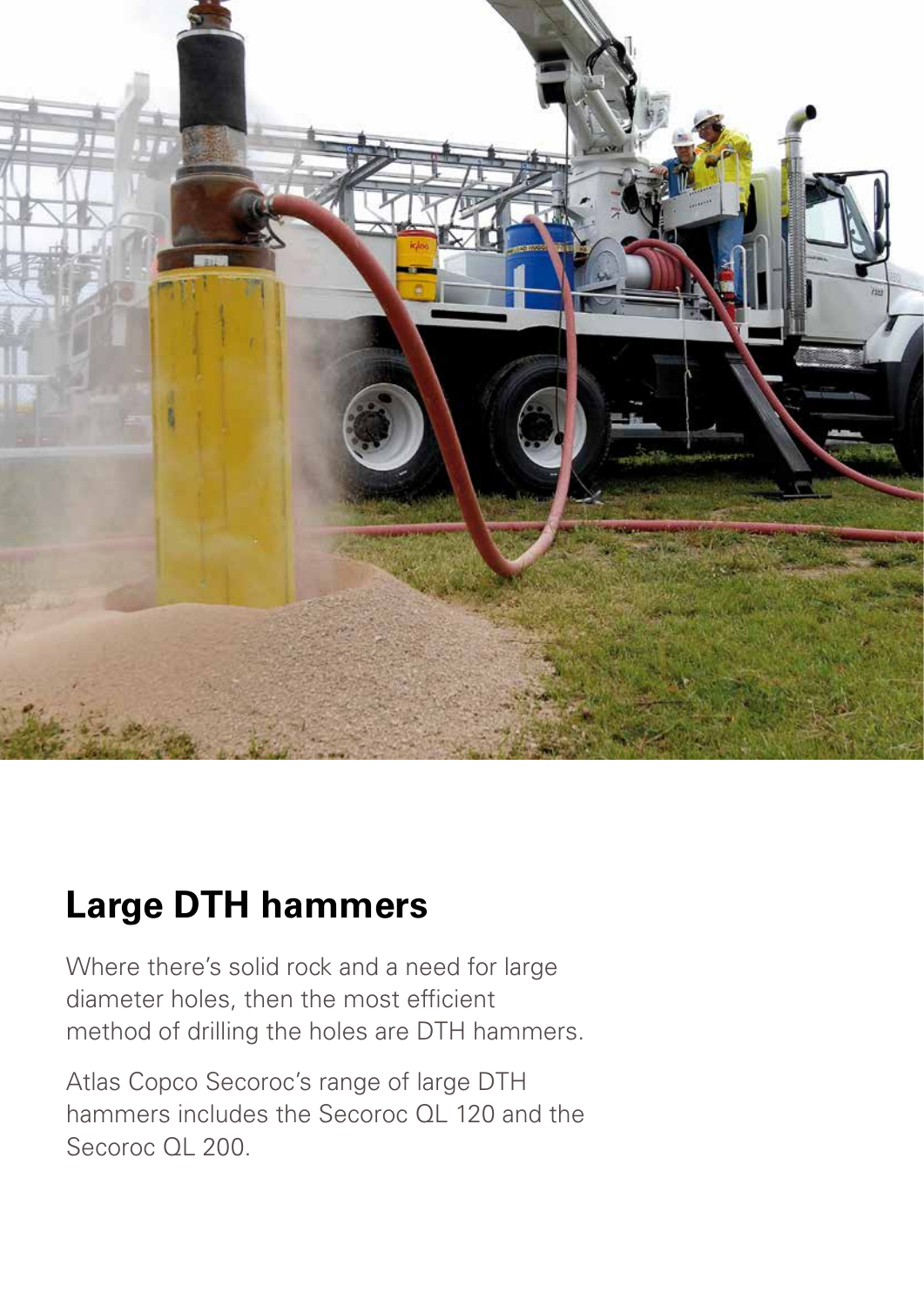#### **Secoroc QL 120**

The Secoroc QL 120 is the ideal 12" hammer when the applications conditions are tough, eg in water saturated holes or large hole production drilling. Where foundations need to be reinforced such as in secant wall drilling or horizontal drilling for urban utility drilling, the Secoroc QL 120 is the ideal tool.

The Secoroc QL 120 can has a hole range of  $311$ mm –  $559$ mm  $(12\frac{1}{4} - 24)$ .

#### **Secoroc QL 200**

The QL 200 is ideal for holes from 17½" (444mm) to 26" (660mm) in size, while the QL 200S can drill holes up to 36" (914mm) in diameter. These flexible hammers can be used in piling, footings, piers, caissons and oil&gas operations.

Moreover, the QL 200 was successfully used to save the lives of many miners in Que Creek Mine Rescue, Pennsylvania, USA. By drilling a 26" and 29" hole, rescue cages could be lowered down to the trapped miners and they were all safely returned to the surface.



#### **Utility Power Pole drilling**

Atlas Copco Secoroc has found an ideal niche for its large DTH hammers – drilling holes for the installation of utility power poles. Using the Secoroc PPD 120 pole drill models, this truck mounted drilling system can drill sockets from 12" to 24" in diameter in solid rock faster and more efficiently than both auger drilling or blasting methods. Naturally, Secoroc DTH drill bits, in a wide range of sizes and bit designs are available, to match the poles and the rock conditions.

An exploded view of Secoroc QL 200 with the patented Quantum Leap Air Cycle.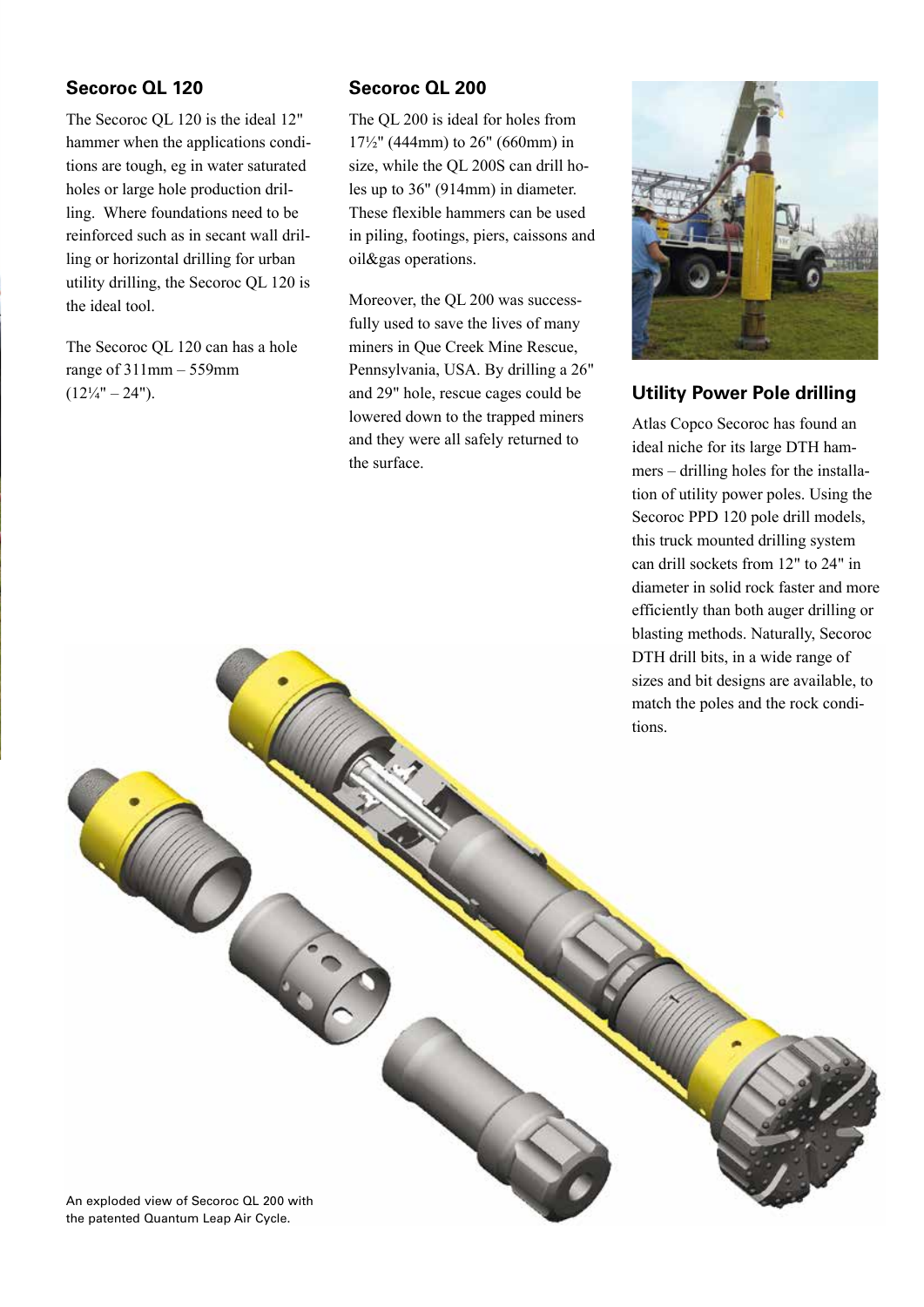

## **Super large DTH solutions**

There are many applications where super large DTH hammers are more productive to use than other drilling and excavating methods.

To meet these needs Atlas Copco Secoroc has the solution

– the flexible Secoroc Cluster drill.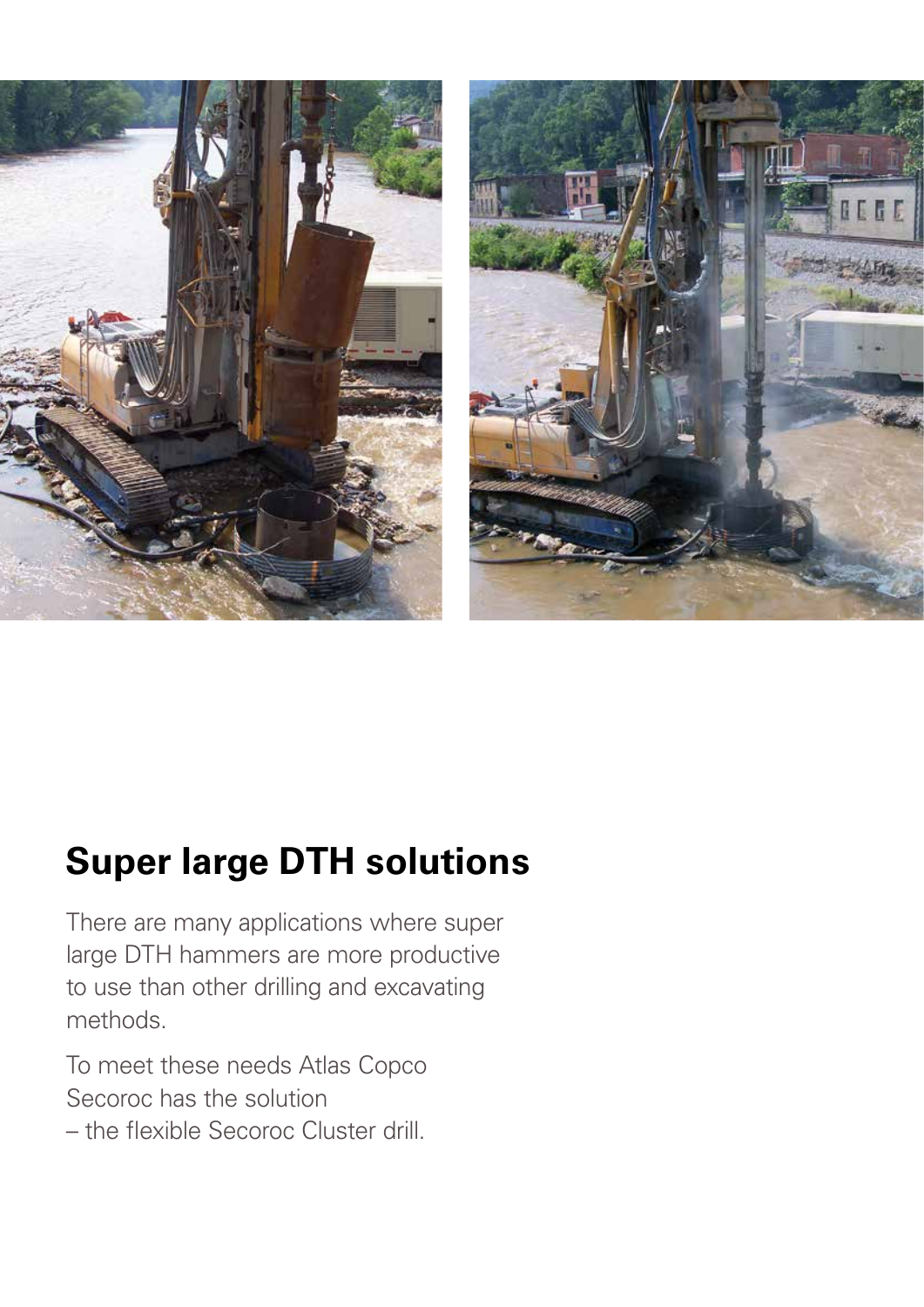

#### **Secoroc Cluster drills**

A cluster drill consists of a large cannister in which four or more 8" Secoroc DTH hammers are fitted. These hammers use Secoroc drill bits specially designed for cluster drilling.

Once installed the hammers are fixed in their positions in the canister and rotates with the canister. The bits too are fixed in their positions while drilling but free to rotate in the hammer when lifted off the bottom of the hole.

In this way the bits are turned to new positions and the wear on the buttons are evenly distributed. The number

and positions of the hammers depends on the drilling application.

As each DTH hammer requires around 19m3 /min at 10bar air, a complete cluster drill needs many compressors. The drill bits are selfindexing and quick bit changes allow for rapid bit service.

Moreover, Calyx baskets are used to collect the cuttings, thus improving productivity by keeping the site clear from rubble.

Cluster drills are ideal for vertical holes such as bridge piers, footings, caissons & other foundation needs.

So far, Secoroc Cluster drills have drilled holes from 762mm up to 2235mm or 88" in diameter Theoretically, though, the size of a cluster drill is only limited by the logistics of transporting it to a work site!

Cluster drills are even adaptable to reverse circulation or RC drilling as well as mud flush operations.